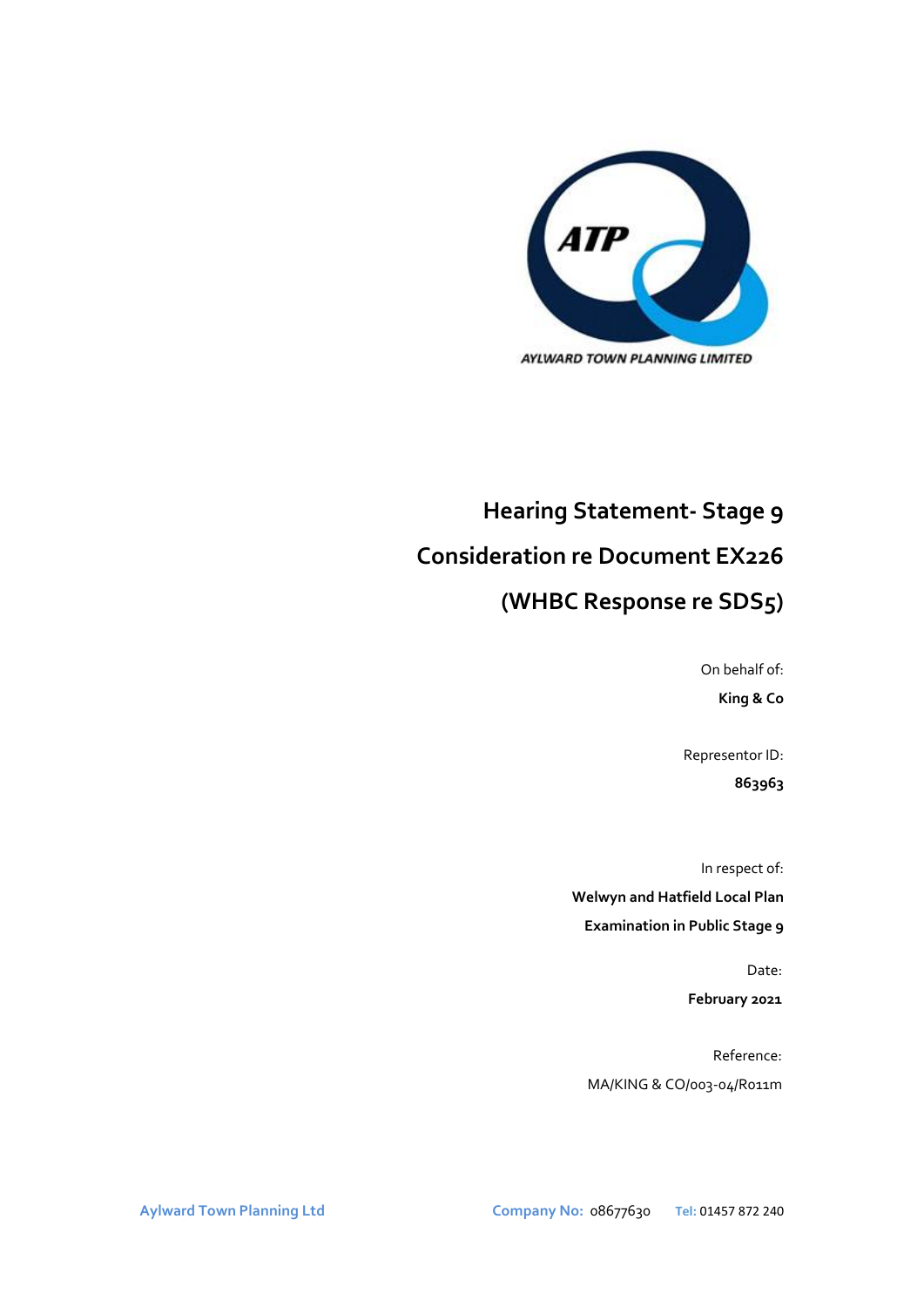# 1.0 **Introduction**

- 1.1 This Statement responds to **EX226** and how the Council intend to identify enough sites to fully meet FOAHN and other requirements including school facilities.
- 1.2 Whilst we recognise that this Statement is not focused solely on the merits of site *SDS5*, it is important to note that there are several statements within **EX226** that are of broader application. More specifically this Statement seeks to respond to the Council's specific observations as follows:

*2) The Inspector has previously stated his view that the Objectively Assessed Need for housing is 800 dwellings per year. Meeting this need would require the release of high harm sites from the green belt even if additional sites promoted through the call for sites are added to the plan.*

*5) The green belt covers virtually all of the undeveloped land within the borough. WHBC consider that there*  is scope for development on non-green belt sites and this would be boosted by additional previously *developed sites submitted to the Inspector by the Council. However, whether the OAN for housing is 13,800 or 16,000 the release of green belt land for development will be necessary to meet the need, indicating the presence of exceptional circumstances for green belt release in general and in general less sustainable, would be expanded further. This is not considered by the Council to be a sustainable approach to housing delivery.*

*9) The implications of such a change would be that villages, lower in the hierarchy than Hatfield and in general less sustainable, would be expanded further. This is not considered by the Council to be a sustainable approach to housing delivery.*

- 1.3 Paragraph 9 fails to take forward the Inspector's previous advice which encouraged more growth to be directed to the sustainable villages and therefore improve the prospects of fully achieving FOAHN and to protect and enhance the vitality of these important settlements, many of which have good access to shops and public transport.
- 1.4 On the other hand, paragraphs 2 and 5 suggest that the Council have in this instance adopted a more pragmatic approach to considerations such as Green Belt harm to meet objectively assessed need for homes and local infrastructure provision. It is also the case that through the recent **EX223** framework that any harms can be mitigated.
- 1.5 We would trust that the Council will now apply this more balanced methodology across the full quantum of available sites, and this will be the crucial intervention to finally achieve the full FOAHN of 16000 homes to allow the Plan to be made sound.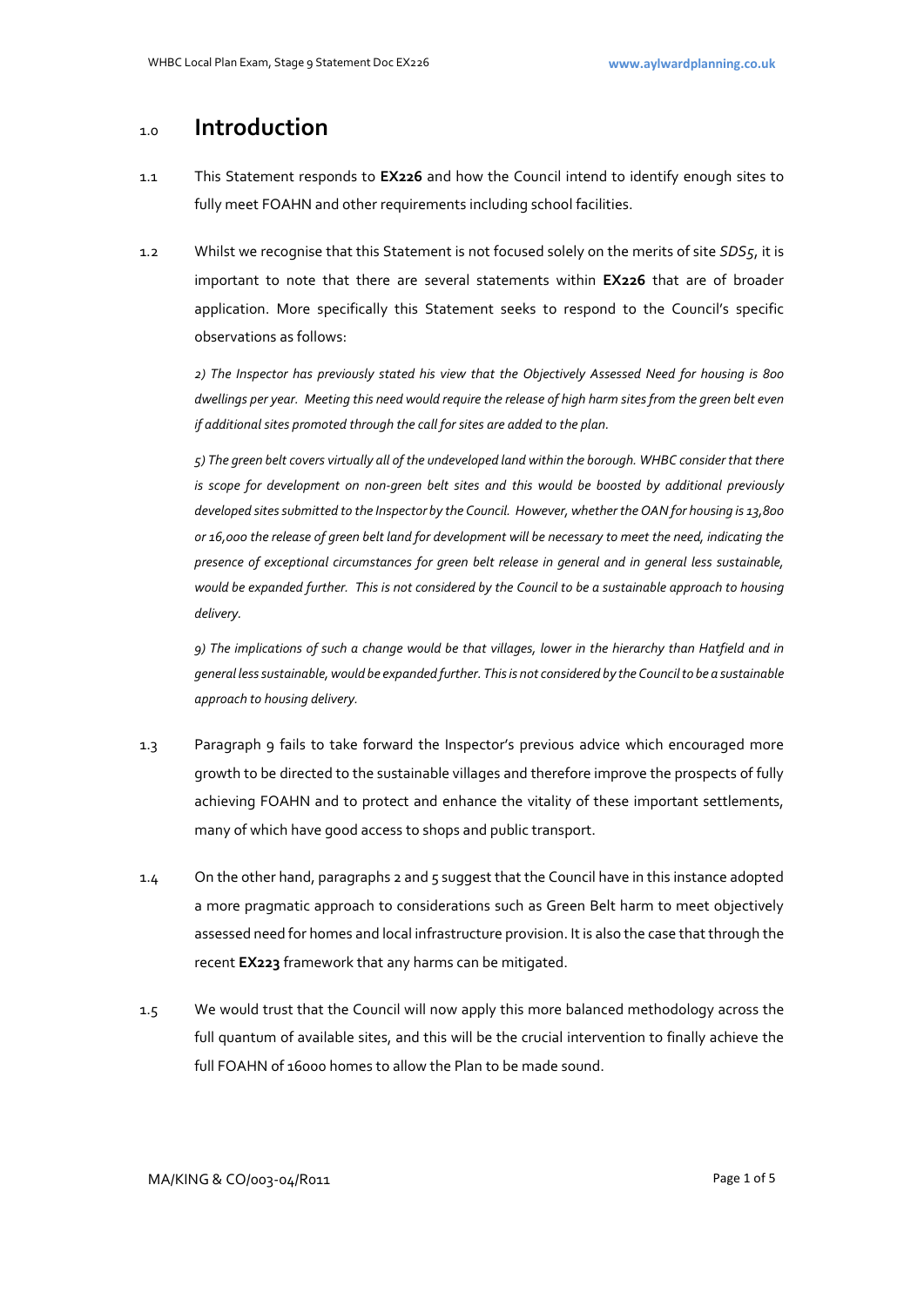## **2.0 Responses to Statement**

### Key Components and WHBC Approach

- 2.1 WHBC have taken the opportunity to respond to the Inspector's Interim Report in connection with the ramifications for the allocation of site SDS5 which would generate substantial housing and deliver a secondary school.
- 2.2 The Interim Report suggests that the allocation of the entirety of the parcel requires additional justification owing to concerns re Green Belt harm, which could have led to a conclusion to omit parts of the site and therefore reducing housing yield.
- 2.3 It is implied by the Council that the reduction in housing yield would prejudice the deliverability of the secondary school which would provide school places to meet its own requirements and those of other proposed site allocations.
- 2.4 The Council argues that the site should continue to be allocated for development in its entirety and cites the Calverton judgment to take forward a criterion-led analysis.
- 2.5 For the purposes of this Statement, we refer only to the sections titled:
	- The acuteness/intensity of the objectively assessed need (OAN) (matters of degree may be important);
	- The inherent constraints on supply/availability of land suitable for sustainable development and the consequent difficulties in achieving sustainable development without impinging on green belt; and
	- Settlement Strategy.

#### *The acuteness/intensity of the objectively assessed need (OAN) (matters of degree may be important)*

2.6 Paragraphs 2 and 3 of the Statement set out the evidenced FOAHN and seeks to refer to a potential alternative which relies upon the discredited 2018-based projections. These are important so we express these verbatim below:

*"The Inspector has previously stated his view that the Objectively Assessed Need for housing is 800 dwellings per year. Meeting this need would require the release of high harm sites from the green belt even if additional sites promoted through the call for sites are added to the plan.*

*The implications of the new 2018-based population and household projections have been the subject of consultation by the Inspector. The Council has submitted a revised OAN to the examination of 690 dwellings per annum (13,800 total), taking account of the most recent 2018 – based household and population projections which are considered to represent a meaningful change from the 2014-based projections."*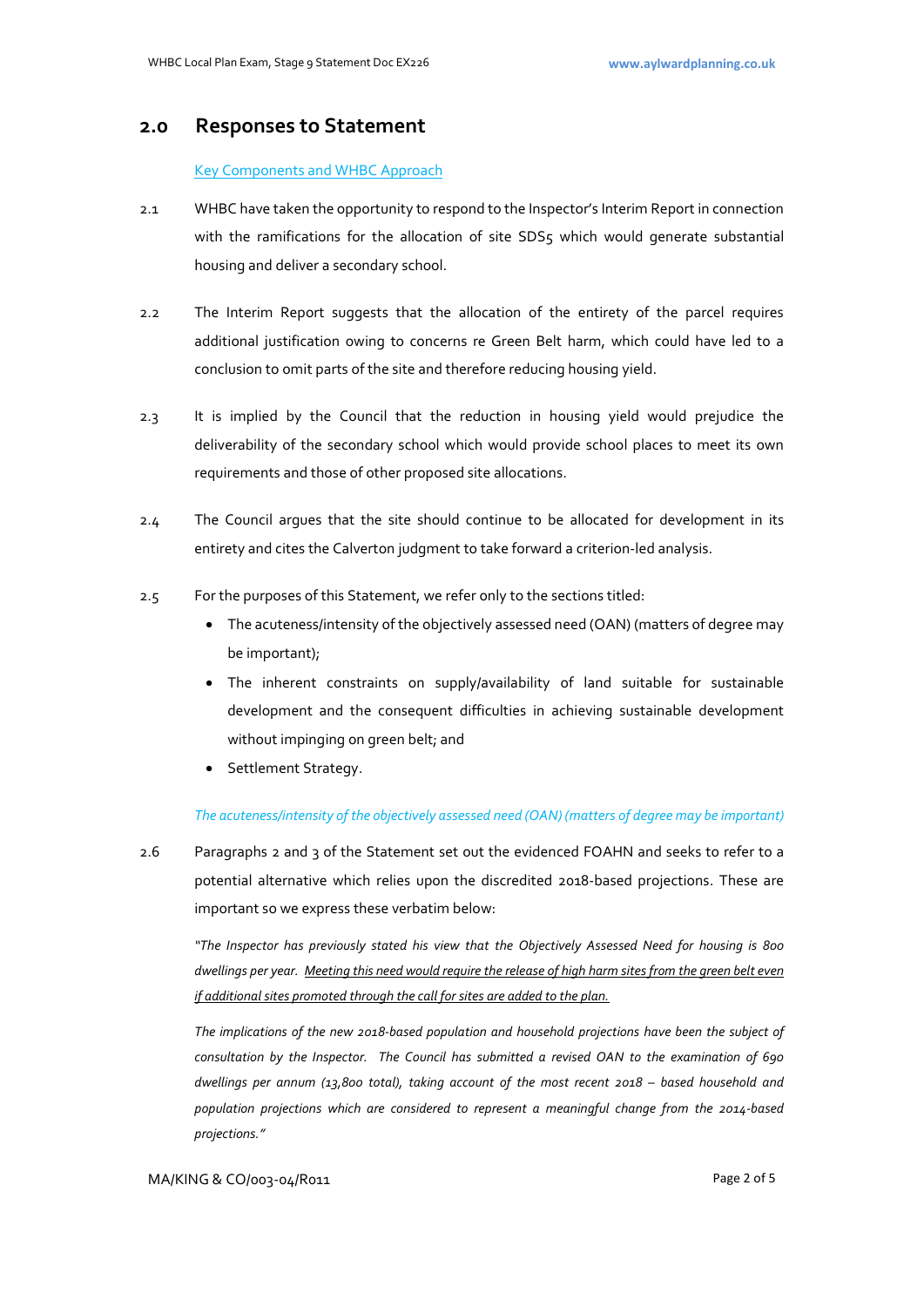- 2.7 The opening sentence of paragraph 2 incorporates potentially confusing phrasing which would allow certain inferences to be taken. In our understanding, the Inspector has previously accepted that 800 houses per annum would represent FOAHN in accordance with the Council's own evidence and justification at the Examination. Paragraph 2 should ideally be amended to clarify that the 800 houses per annum figure was actually generated by the Council and then agreed by the Inspector to move the Plan forward.
- 2.8 The final sentence of paragraph 2 is important and sets out a clear recognition that the Council must act to release more sites from the Green Belt (including high harm sites) as compared to the supply which can be achieved both through the Publication Plan and the additional sites now being considered through **EX237**.
- 2.9 We trust that the Council will actively pursue an adjustment to their methodology to allow a sufficient supply of sites to be taken forward in order that the FOAHN and any historic undersupply can be met in full and on time.
- 2.10 We would welcome such an approach and encourage the Council to take this forward underpinned by their EX223 approach. This would optimise the opportunity to utilise sustainably located Green Belt sites where any Green Belt harm can be strongly mitigated by the implementation of effective and robust structural boundary landscaping.

*The inherent constraints on supply/availability of land suitable for sustainable development and the consequent difficulties in achieving sustainable development without impinging on green belt.*

2.11 Paragraph 5 is important and we extract verbatim below:

*"The Green Belt covers virtually all of the undeveloped land within the borough. WHBC consider that there is scope for development on non-green belt sites and this would be boosted by additional previously developed sites submitted to the Inspector by the Council. However, whether the OAN for housing is 13,800 or 16,000 the release of green belt land for development will be necessary to meet the need, indicating the presence of exceptional circumstances for green belt release in general."*

- 2.12 This paragraph implicitly accepts that despite efforts to maximise delivery on non- Green Belt sites there will still need to be Green Belt release whether this is to seek to meet the justified 16000 FOAHN figure or the Council's more recent proposal for 13800 homes underpinned by the discredited 2018-based projections.
- 2.13 It is however clear that neither the Plan under Examination nor the proposed Modifications would achieve either of these figures, despite the methodology used in terms of indirect supply components (inflated windfall and omission of any non-implementation allowance). It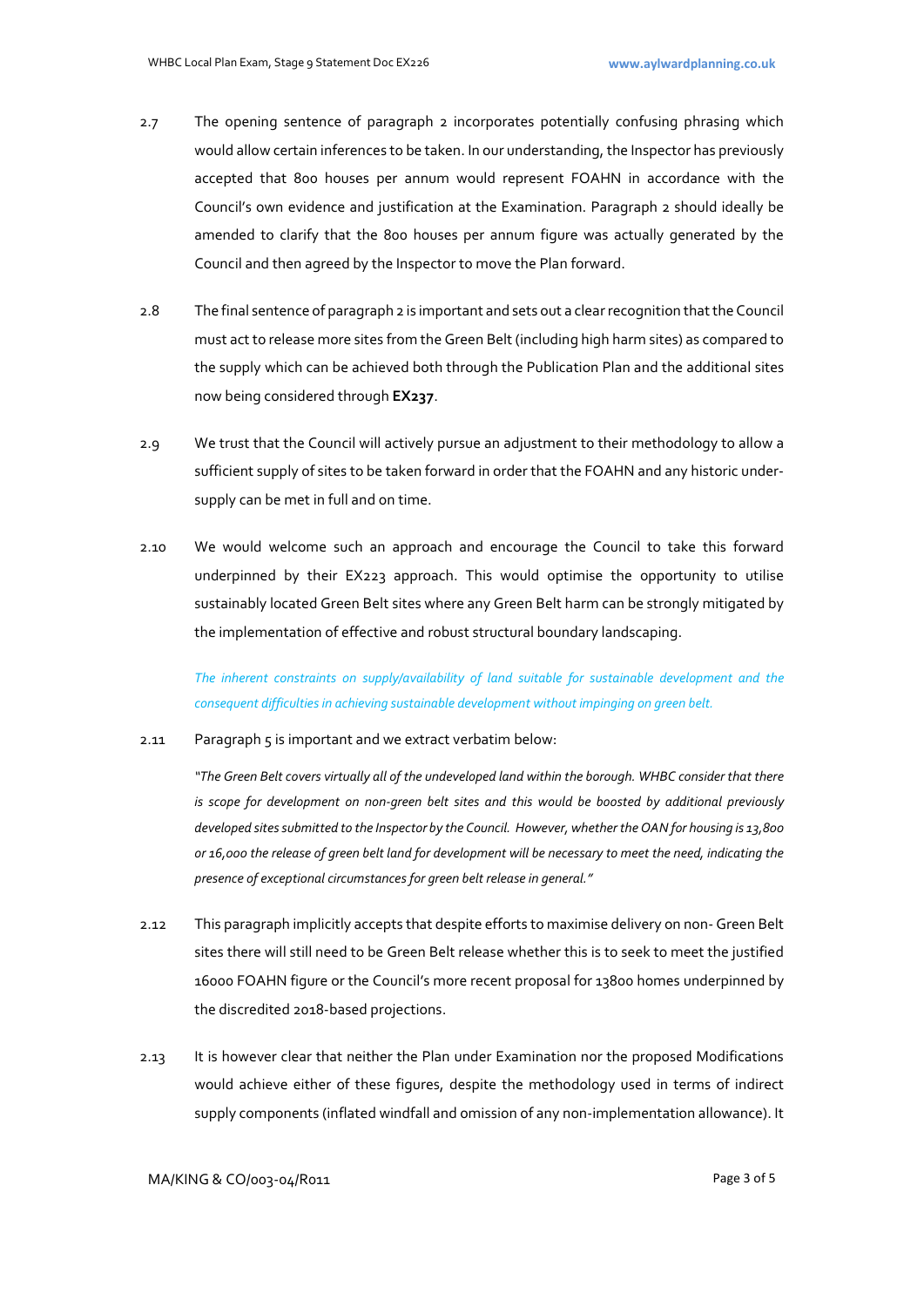must therefore be the case that the Council accept that there is Exceptional Circumstance to meet up to 16000 homes and that they will need to adjust their site selection criteria accordingly to meet that need.

- 2.14 We trust that in the eventthat the Examination does conclude that the FOAHN remains 16000 then the Council will actively pursue an adjustment to their methodology to allow a sufficient supply of sites to be taken forward in order that objectively assessed needs can be met in full and so that historic under-supply is fully addressed in years 1-5 of the Plan Period.
- 2.15 As the Council sets out at paragraph 2, this will require the release of high harm Green Belt sites. However, as per their recent approach advocated through **EX223**, there is a credible basis to assume that the potential for Green Belt harm can be strongly mitigated by the implementation of effective and robust structural boundary landscaping. The adoption of such an approach should mean that (as implied by the Council in the context of SDS5) that sites deemed as high harm can be made acceptable through careful design and strong structural boundary landscaping.

#### *Settlement Strategy*

- 2.16 WHBC highlight that they have a strong preference to direct new housing growth to Hatfield and Welwyn Garden City as this approach would "support its continued economic development".
- 2.17 Notwithstanding the conclusion that SDS5 includes areas deemed to result in high Green Belt harm, the Council response cites out a concern in paragraph 8 that its contraction would mean that the overall effect is to reduce supply to Hatfield which would be regrettable.
- 2.18 Paragraph 9 is important and we extract verbatim below:

*"The implications of such a change would be that villages, lower in the hierarchy than Hatfield and in general less sustainable, would be expanded further. This is not considered by the Council to be a sustainable approach to housing delivery."* 

- 2.19 This approach conflicts directly with the recommendations of the Inspector's Interim Report which implored the Council to take forward more housing in sustainable village locations. As part of this process, the Inspector did point out that the distribution of growth to some villages appeared low (both in totality and relative to other villages).
- 2.20 We feel it is important to point out that in the context of a Plan supply that falls very far below the FOAHN and that is skewed towards the main towns, there is a risk in inferring that any